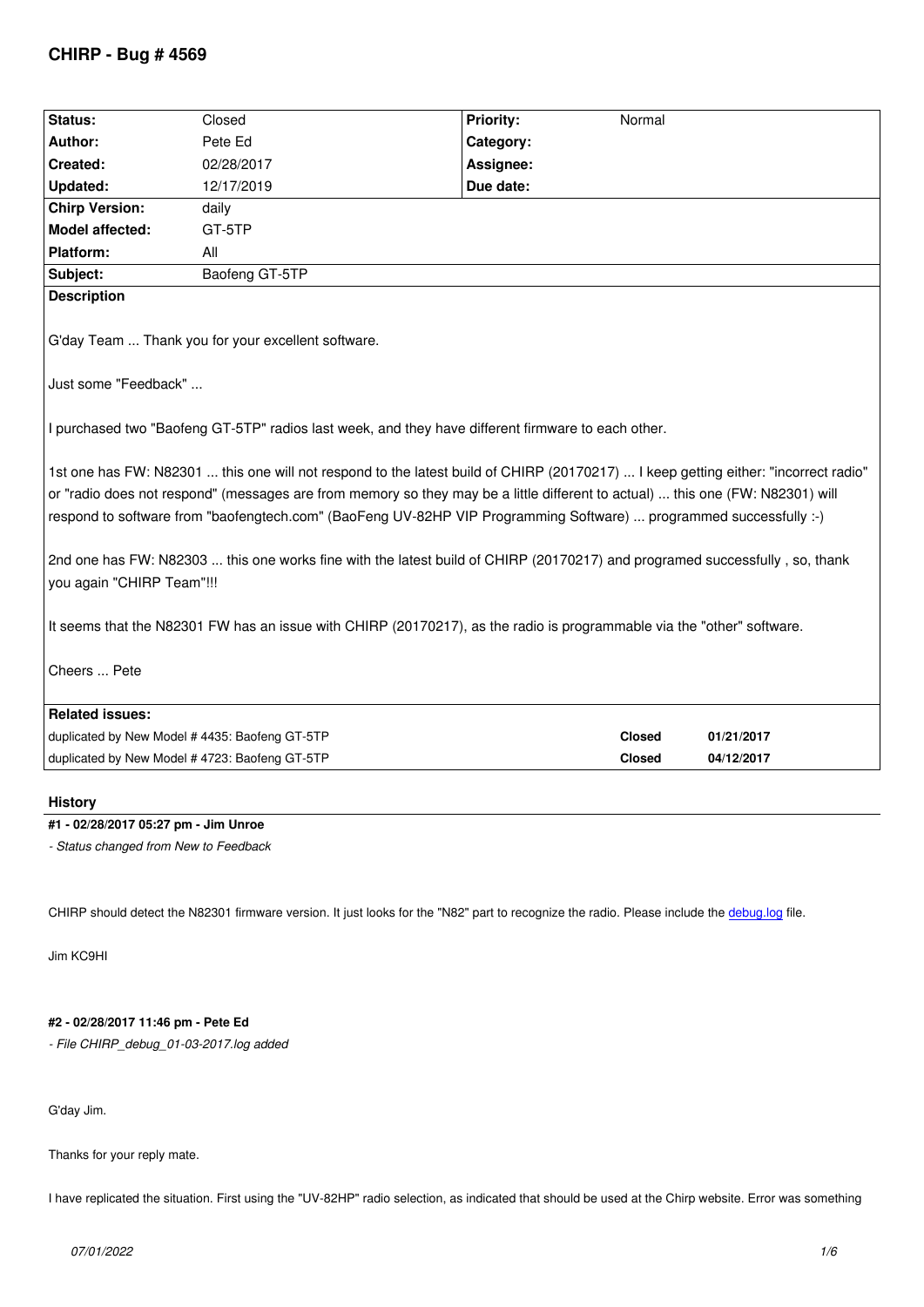*Next, I tried the "UV-5R" radio selection, and that failed also (I read somewhere that the UV-5R worked for some one). Error was something like "Radio did not respond".*

*Log file attached.*

*Cheers ... Pete*

# **#3 - 03/02/2017 03:20 pm - Jim Unroe**

*Thanks for the debug.log file. CHIRP doesn't recognize your radio because it is not reporting a valid firmware version.*

*2017-03-01 18:26:57,140] chirp.drivers.uv5r - INFO: Radio Version is '\xff\xff\xff\xff\xff\xff\xff\xff\xff\xff\xff\xff\xff\xff'*

*Is it an "official" UV-82HP purchased from Baofeng Tech or is it a variant purchased from someone else?*

*Jim KC9HI*

# **#4 - 03/02/2017 03:21 pm - Jim Unroe**

*Never mind. Your radios are GT-5TP models that Baofeng Tech does not offer.*

*Jim*

#### **#5 - 03/02/2017 03:58 pm - Pete Ed**

*Thanks for your response Jim.*

*Is there any way of working around the "not reporting a valid firmware version" issue for this radio that I could do, maybe a config file that I can edit?*

*If not, not a problem, as I can use the "other" software - sadly, it is not as flexible as your "CHIRP" ;-)*

*Cheers ... Pete*

#### **#6 - 03/24/2017 01:35 am - Julian Crisp**

*Afternoon lads. I have a Baofeng GT-5TP (firmware N82301) with an identical issue. Keeps telling me that the radio didn't respond.*

#### **#7 - 03/26/2017 06:51 pm - Jim Unroe**

*The solution for this issue is being addressed here*

*Jim KC9HI*

#### **#8 - 03/26/2017 07:21 pm - Julian Crisp**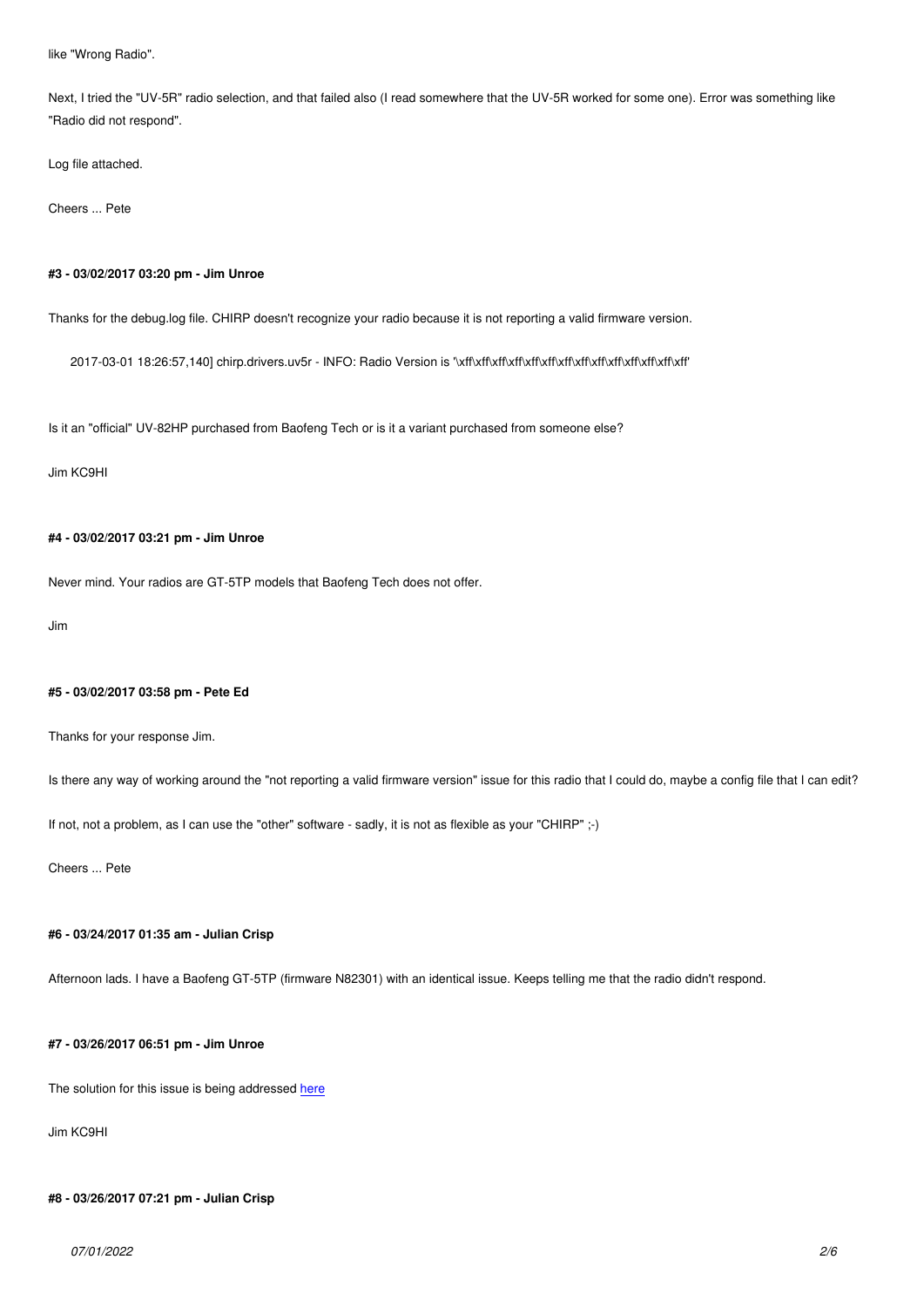*Didn't work for me.. "Radio did not respond" again*

#### **#9 - 03/27/2017 02:47 am - Jim Unroe**

*Julian,*

*Do you have a working programming cable? Where is your debug.log file?*

*Jim KC9HI*

# **#10 - 03/27/2017 04:00 am - Julian Crisp**

*- File debug.log added*

*The drivers installed for the cable so I assume it works. It shows up as COM3 in device manager. Debug.log attached.*

# **#11 - 03/27/2017 04:39 am - Jim Unroe**

*You can't assume that if you are running Windows and a programming cable with a Prolific chip. Look in Device Manager. If it shows a Prolific chip on the Driver page, then the device driver version must be v3.3.2.105 or lower (v3.2.0.0 recommended) or it won't work.*

*Jim*

#### **#12 - 03/27/2017 04:47 am - Julian Crisp**

*Its version 3.8.12.0. How do I down grade?*

### **#13 - 03/27/2017 04:52 am - Julian Crisp**

*Julian Crisp wrote:*

*Its version 3.8.12.0. Just down grading now*

## **#14 - 03/27/2017 05:03 am - Julian Crisp**

*Down graded to driver to 3.2.0.0, loaded the module that you linked above, selected the radio that you had listed in that post also. Still getting "Radio did not respond"*

#### **#15 - 03/27/2017 06:26 am - Jim Unroe**

*I need the debug.log from the 3.2.0.0 driver. This sounds like a cable not fully connected to the radio issue.*

*Jim*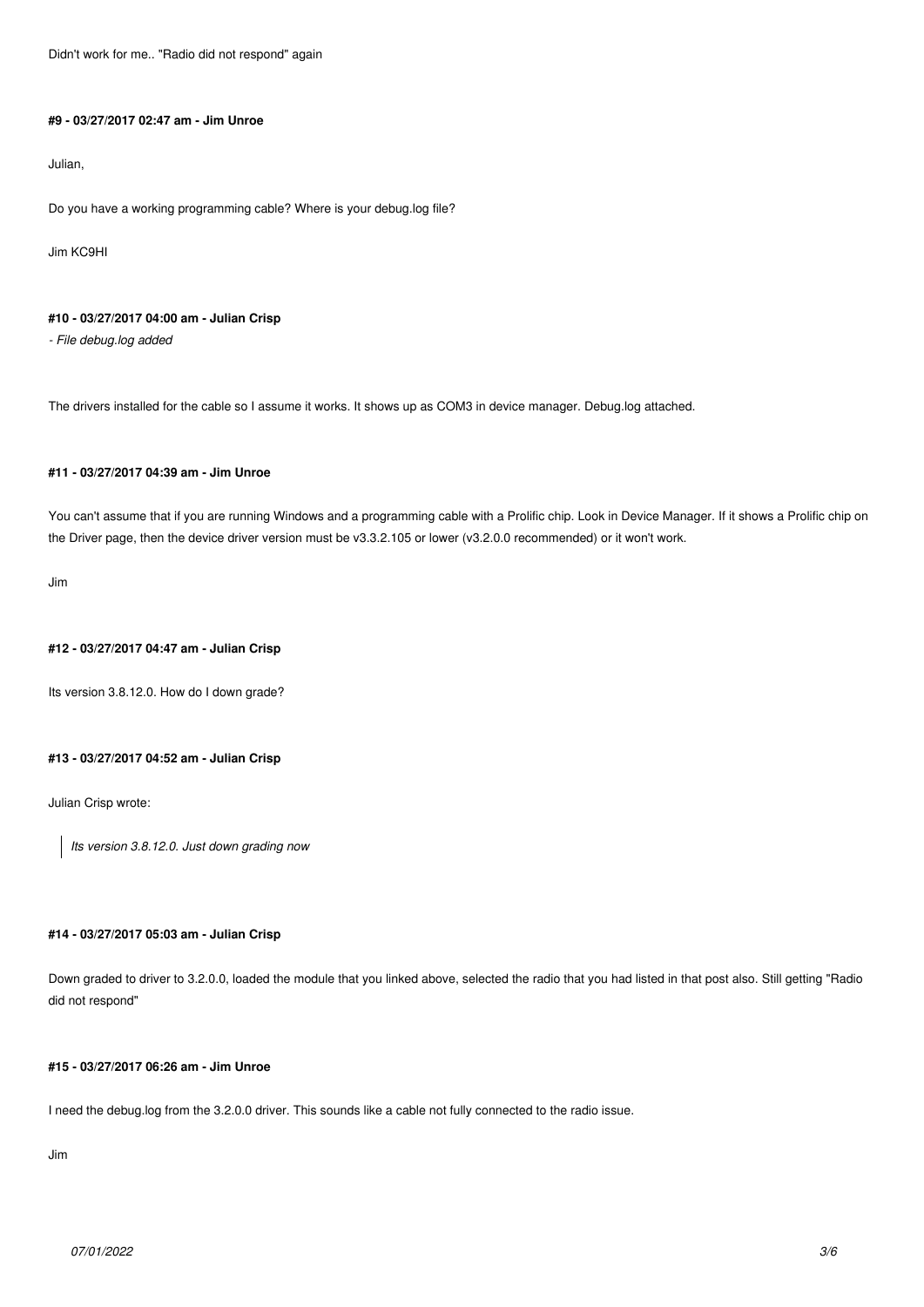#### **#16 - 03/27/2017 07:52 am - Jim Unroe**

*Julian,*

*Does the factory software work? If yes, let me know where it is available from.*

*Jim*

### **#17 - 03/27/2017 05:58 pm - Julian Crisp**

*There was no factory software. Debug attached. Going to try a different cable in a hour or so. Will let you know if it works.*

#### **#18 - 03/27/2017 06:04 pm - Julian Crisp**

*- File debug.log added*

*Last one didn't work. Attached below*

# **#19 - 03/28/2017 01:27 pm - Jim Unroe**

*Your radio does not respond. There is either a cable issue or your radio responds to a different "magic" code to initiate cloning. My guess is that it is a cabling issue. CHIRP can't solve that.*

*If it is because the radio responds to a different "magic" code, that magic code can only be determined from the factory software.*

*Do you have a GT-5TP like that of Ed (the person that opened this issue)? I just did some quick research, the GT-5TP is just a UV-82HP in different case. So it definitely responds to a different "magic". You both should be choosing UV-82HP (not BF-F8HP).*

*From the Supported Models list on the CHIRP home/wiki page:*

 *- UV-82HP/82DX/82HX (3 power levels) Also includes the GT-5TP*

*Jim*

### **#20 - 03/28/2017 03:25 pm - Pete Ed**

### *G'day Jim.*

*I was choosing the UV-82HP (not BF-F8HP) setting with my GT-5TP (FW: N82301). I did have success with the second GT-5TP that I purchased, as I previously reported, and it has firmware N82303, so it must be an issue with the N82301 firmware.*

*Sadly, my GT-5TP with FW: N82301 has stopped working so I will no longer be able to give feedback with that firmware.*

#### *Cheers ... Pete*

### **#21 - 03/28/2017 03:33 pm - Jim Unroe**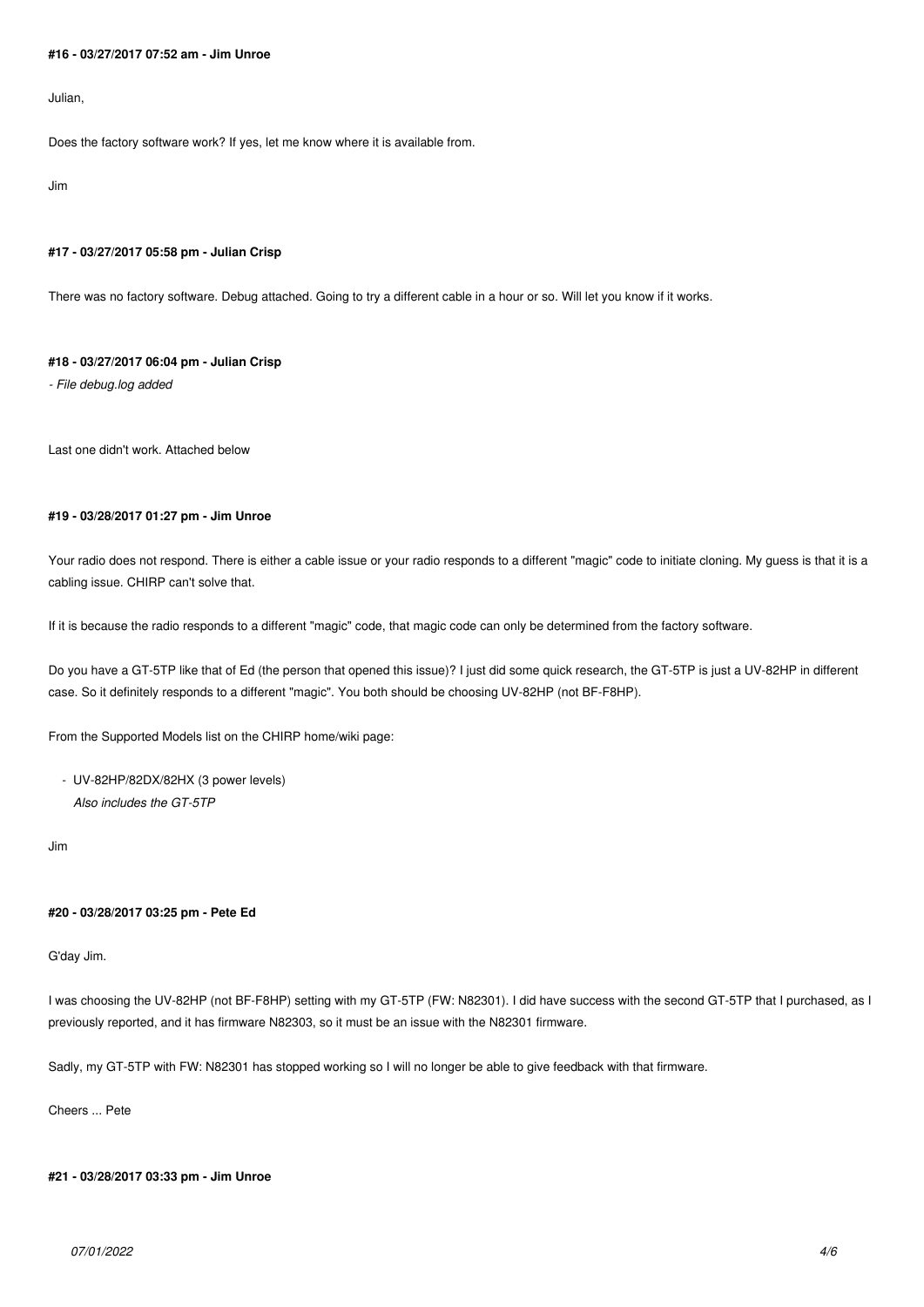Yes. I knew you were selecting the correct model. Based on the debug.log that he supplied, it was Julian that was selecting the wrong model. Sorry for *the confusion.*

*Thanks for the feedback. After I receive a few more reports of success, I will try to get a patch submitted.*

*Jim*

# **#22 - 03/28/2017 08:17 pm - Julian Crisp**

*Tried a different cable yesterday, same thing, "radio did not respond". Are you able to send me a simple (i'm new to this) step by step guide of how to do this. From Installing to it hopefully working. I will uninstall and delete all CHIRP files now and reinstall so I have a fresh place to start. I'm pretty new to this so the simpler the better. My radio is the Baofeng GT-5TP with firmware N82301 just to confirm. Cheers.*

### **#23 - 03/29/2017 03:31 pm - Jim Unroe**

*Julian,*

*What kind of programming cable did you get. A generic cable or the better one based on an FTDI chip.*

*If it a generic cable with Prolific chip, you must downgrade the driver as described in this guide*

*Jim*

#### **#24 - 03/29/2017 04:18 pm - Julian Crisp**

*- File Device Manager.JPG added*

*I have a generic cable. I'm on version 3.2.0.0. See screen shot attached.*

#### **#25 - 03/29/2017 04:50 pm - Jim Unroe**

*Julian,*

*The only other thing I can suggest right now would be to make sure the plug is fully inserted. On the GT-3 there is a ridge that runs around the socket well that can interfere and the plug sometimes needs trimmed to allow it to go in all the way. I don't know about the GT-5 radios. See Radio did not respond on the miklor website.*

#### **[#26 - 03](http://www.miklor.com/COM/UV_ErrorMess.php#error1)/29/2017 05:37 pm - Pete Ed**

*Hi Julian.*

*Have you tried to use the factory software that I mentioned in my first post? It worked OK for my GT-5TP that had the N82301 firmware.*

*Get the software from "baofengtech.com" in the download section. The software name is "BaoFeng UV-82HP VIP Programming Software". It is not as good as CHIRP, but it will at least let you know whether your radio's programming cable is working or not.*